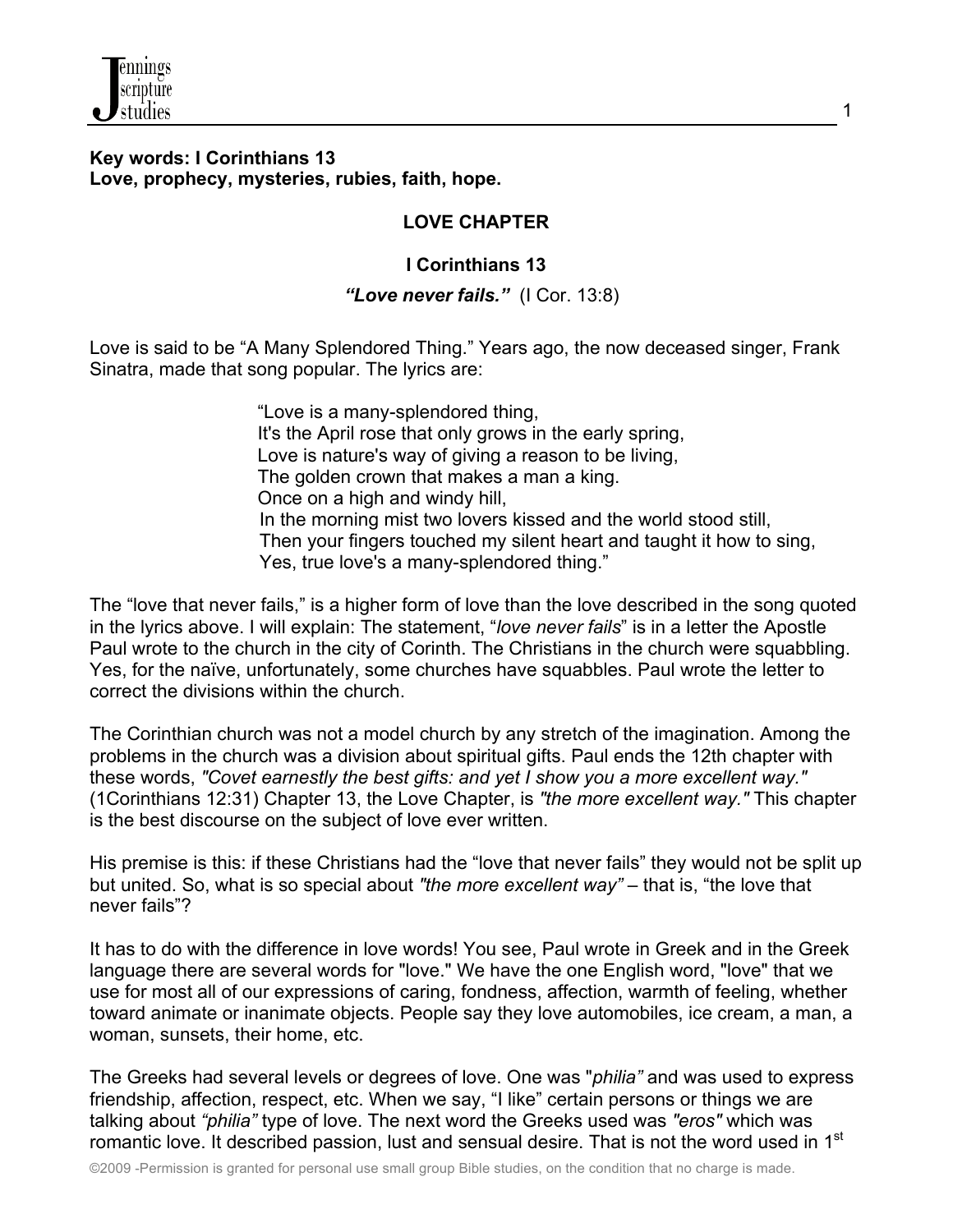Corinthians 13. The third word was *"agape"* which is the highest form of love. It transcends all natural human emotions because it is the love that *"God has been poured out in our hearts by the Holy Spirit who was given to us."* (Rom. 5:5) The word "*love*" in Romans 5:5 is the Greek word "*agape"* – God's love, holy love, the highest degree of love.

*"Agape"* – God-like love, is the love word used in I Corinthians 13. It is *"the more excellent way"* that Paul was writing about – it is the "love that never fails." Paul is encouraging the Christians in Corinth and Christians everywhere to be engaged in the quest for the best!

What about this love is so special? Why is it so prized and praised? Join me as we explore the great love chapter in the Bible. We will review Its Elegant Worth, Its Evident Winsomeness and Its Eternal Witness.

# **LOVE'S ELEGANT WORTH** – Vs. 1-3

Paul makes three comparisons that clearly reveal the exceptional nature of divine love:

**It Is Worth More Than Grand Words.** *There is no power without it.* v.1 *"Though I speak with the tongues of men and of angels, but have not love, I have become sounding brass or a clanging cymbal."*

This is the day for "Talk Shows" and wordy speeches. The Congressional Record grows voluminously every day as legislators verbalize their pros and cons. Telephones are abuzz with chatter. The saying, "Talk is cheap" has never been truer.

However, grand words spoken by the sincerest person intending to be helpful are as "*sounding brass or a clanging cymbal"* when issued from a loveless heart. Love has a language all its own and Godlike love has the superior language.

**It Is Worth More Than Great Wisdom.** *There is no purpose without it*. v.2 *"And though I have the gift of prophecy, and understand all mysteries and all knowledge, and though I have all faith, so that I could remove mountains, but have not love, I am nothing."*

So you can prophesy, understand mysteries, have a head full of knowledge and faith, but are loveless – what are you? Says Paul:"nothing"! Loveless giftedness is like a jewel in a pig's snout!

**It Is Worth More Than Generous Works.** *There is no profit without it.* v.3 *"And though I bestow all my goods to feed the poor, and though I give my body to be burned, but have not love, it profits me nothing."*

The excellencies of "agape" love are worth more than extreme benevolence in giving away all one's earthly goods; it is worth more than being martyred in defense of the truth for how can one show the love of God to mankind if one is dead? We are not to discredit martyrdom, however, Paul is making comparisons here and Godlike love, *"agape"* love, trumps sacrificing one's body voluntarily to prove one's love for God and others. The point is that self-flagellation, as well-meaning as it might be, *"profits nothing"* if it is void of divine love.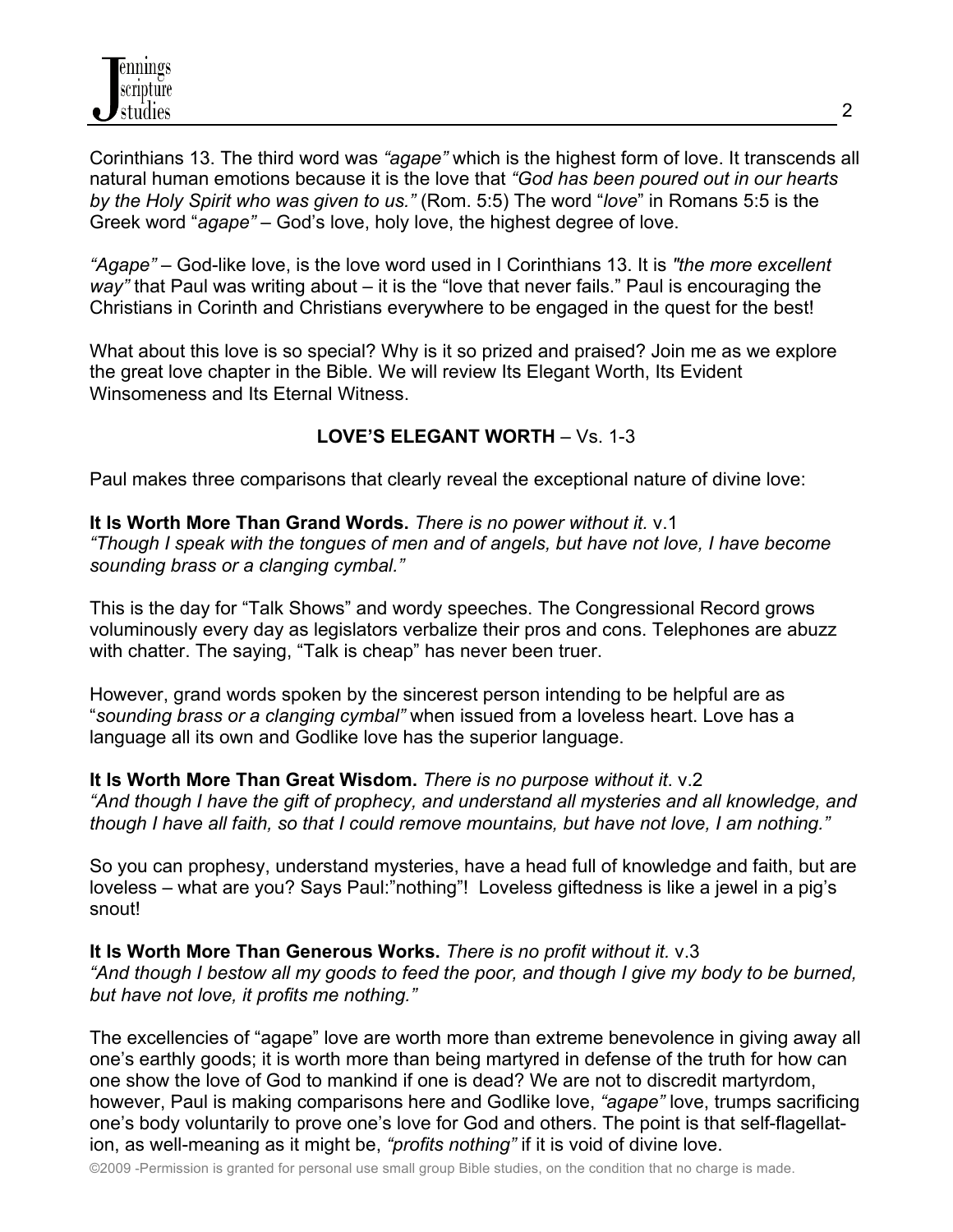

Review the gifts that are secondary to this divine love that Paul is writing about:

- Oratorical ability;
- Prophetical utterances;
- Knowledge;
- Faith;
- Generously;
- Self-sacrifice All of the above *"profits me nothing"* if it does not flow out of the fountain of divine love.

Charles Spurgeon commented: "Gifts may be plentiful, and those of the highest order, and yet we may perish; grace in the heart is the only sure evidence of salvation. A man may prophesy and be a Balaam, he may understand mysteries and be a Simon Magus, he may have all knowledge and perish like Ahithophel, and he may have a mountain-moving faith, and be a son of perdition like Judas. Love to God and man there must be, or we have nothing good in us."

No wonder it is *"the more excellent way"* for it is more valuable than the other noble traits mentioned. Let us make certain that our mouths, our minds and our hands are motivated by this divine quality of love about which the apostle writes to the Corinthian Christians and to us!

# **LOVE'S EVIDENT WINSOMENESS**

There are seven statements dealing with divine love in its relationships with others in verses 4-7. *"Agape"* love is shown by its attitudes, v.4-5a, and by its actions, v.5b-8.

# **Its Winsomeness Is Seen In Its Attitudes.** *There is no environment too demanding of love.*

Attitudes are internal while actions are external. We may not always perceive one's attitude, however, actions are obvious. "The love that never fails" impacts both our attitudes and our actions. There are seven statements that deal with the attitudinal impact of divine love:

- *"Love suffers long and is kind;*
- *love does not envy;*
- *love does not parade itself,*
- *is not puffed up;*
- *does not behave rudely,*
- *does not seek its own,*
- *is not provoked."*

# **Its Winsomeness Is Seen In Its Actions.** *There is no encounter to difficult for love.*

If divine love has worked its way inwardly, affecting one's attitudes, that divine love will be displayed in its actions outwardly. Notice seven statements that describe loving actions in human relationships:

• *"thinks no evil;*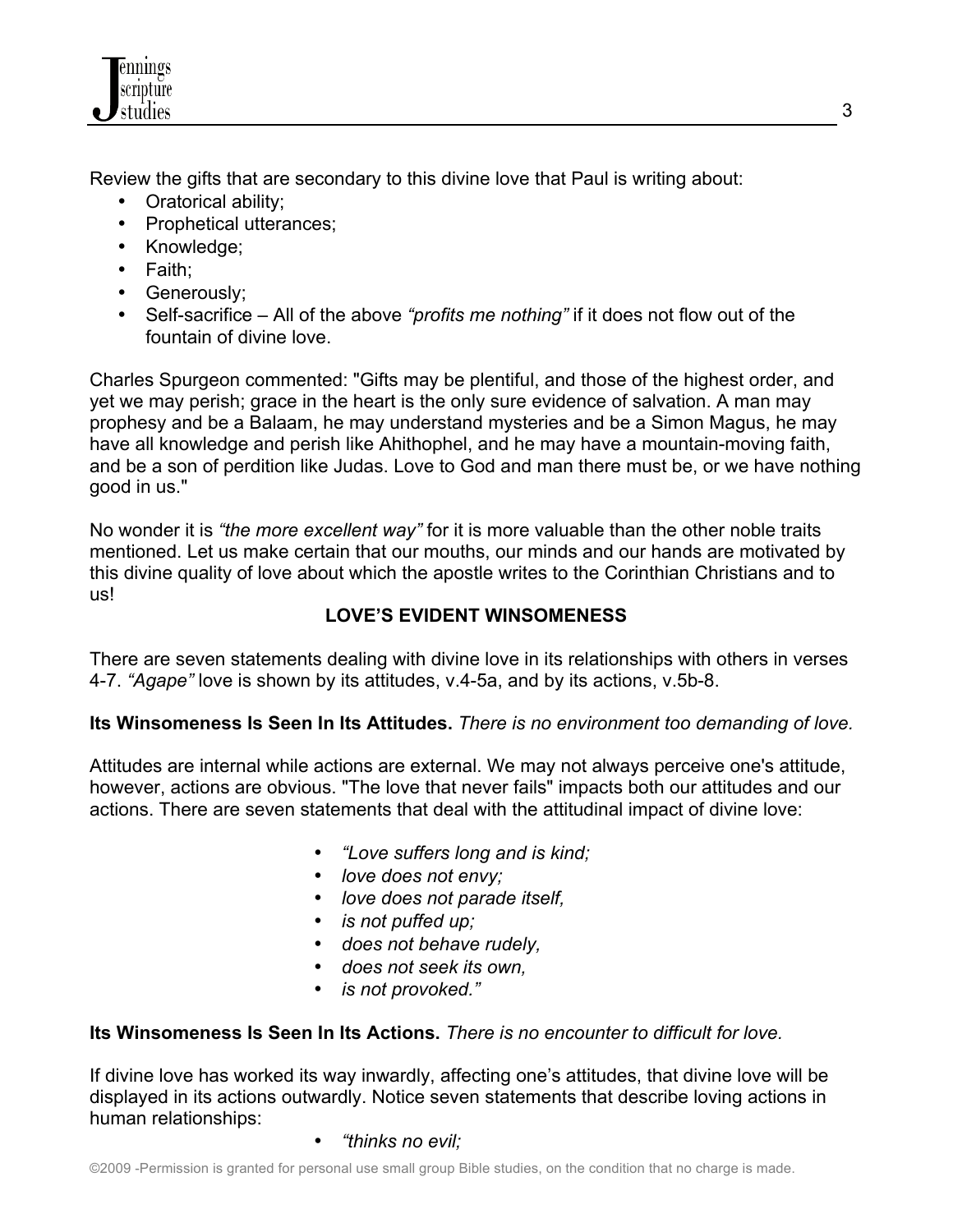

- *does not rejoice in iniquity, but*
- *rejoices in the truth;*
- *bears all things,*
- *believes all things,*
- *hopes all things,*
- *endures all things."*

Like the wind, no one has ever literally seen love, although all of us have seen the evidences of it. And the evidences of divine love are so attractive that it is winsome – drawing others to the heart of God in order to receive, experience and express this "love that never fails."

Having established the Worth and Winsomeness of "*agape"* love, Paul concludes his masterpiece on love by emphasizing its Eternal Witness in verses 8 through 13.

### **LOVE'S ETERNAL WITNESS**

When Abraham Lincoln was engaged to be married to Mary Todd, he visited Chatterton's jewelry shop, in Springfield, Illinois. He ordered a gold wedding ring. Mary and Abraham had agreed that the words "Love is Eternal" were to be engraved in it. They were married on November 4, 1842.

The love about which Paul writes in this great treatise is eternal love. God's love, like God, is eternal. Many cannot define love, although everyone desires it. God's desire for all to experience His love is both universal and individual. He has demonstrated His love and desires that everyone individually first receive and then give His love. The eternal witness of the "love that never fails" is seen as follows:

### **That Which Will Fail.** v.8

*"Love never fails. But whether there are prophecies, they will fail; whether there are tongues, they will cease; whether there is knowledge, it will vanish away."*

"Prophecies are done away in the sense that they are worked out to fulfillment. Tongues as signs and methods of praise cease when the necessity for such ends. Knowledge as inquiry is done away as it merges into the knowledge of full or revelation. All the things referred to are great things, and things that tend to edification, but which cease when the edifice is completed." (G. Campbell Morgan)

### **That Which Will Fade.** vs. 9-11

*"For we know in part and we prophesy in part. But when that which is perfect has come, then that which is in part will be done away. When I was a child, I spoke as a child, I understood as a child, I thought as a child; but when I became a man, I put away childish things."*

### **That Which Is Faint.** v.12

*"For now we see in a mirror, dimly, but then face to face. Now I know in part, but then I shall know just as I also am known."*

# **That Which Is Forever.** v.13

©2009 -Permission is granted for personal use small group Bible studies, on the condition that no charge is made.